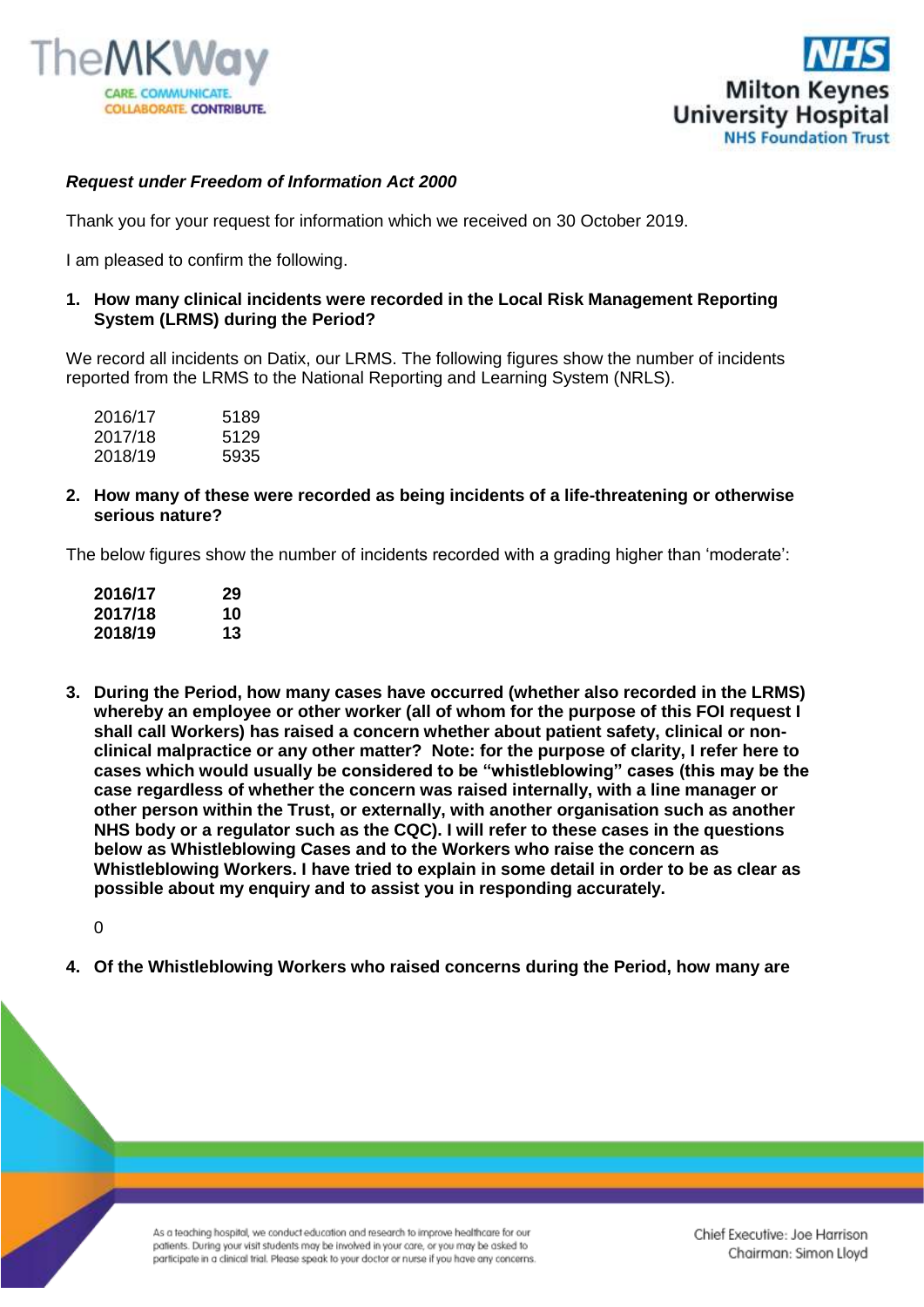# **still working for the Trust and how many are no longer working for the Trust?**

0

## **5. Of the Whistleblowing Cases which arose during the Period:**

Not applicable as zero above.

*5.1 how many were resolved satisfactorily (by which I mean any clinical, malpractice or other issues were addressed and any dispute with the Whistleblowing Worker was amicably resolved)? 5.2 in how many cases were Employment Tribunal (ET) proceedings or other legal proceedings started?*

*5.3 how many were resolved by ACAS intervention before the ET or other hearing? 5.4 how many were the subject of other attempts at mediation or other form of alternative dispute resolution (eg clinical early evaluation), whether by internal NHS Staff who mediated or by an external mediation provider such as CEDR (the Centre for Effective Dispute Resolution)? I refer to these below as ADR Cases;*

*5.5 how many went to a full ET hearing?*

#### **6. In relation to the ADR Cases:**

Not applicable as zero above.

*6.1 how many were the subject of a mediation at any stage?*

*6.2 how many were the subject of another form of alternative dispute resolution (eg arbitration) at any stage?*

*6.3 how many were resolved by means of the mediation or other form of alternative dispute resolution?*

*6.4 does the Trust use internal NHS mediators and are they formally qualified as mediators? If so, how many ADR Cases did they settle during the Period?*

*6.5 does the Trust engage external mediation providers such as CEDR (see above)? If so, how many ADR Cases did they settle during the Period?*

### **7. Does the Trust have a main board director with explicit responsibility for monitoring and reviewing Whistleblowing Cases and if so:**

### **7.1 what is his/her name?**

The Director of Workforce, Danielle Petch is the Executive lead and the Senior Independent Director, Andrew Blakeman, is the Non-Executive lead.

### **7.2 is he/she an executive or non-executive director?**

Answered above.

### **7.3 how many Whistleblowing Cases were referred to the director during the Period?**

Zero reported.

#### **7.4 does the director issue a report (eg annually) as to his/her findings? If so, please provide a copy of any such report issued during the Period;**

Reporting is through regular Freedom to Speak Up reports and reports to Board meetings on any individual cases as appropriate – our Board papers are published on [www.mkuh.nhs.uk](http://www.mkuh.nhs.uk/)